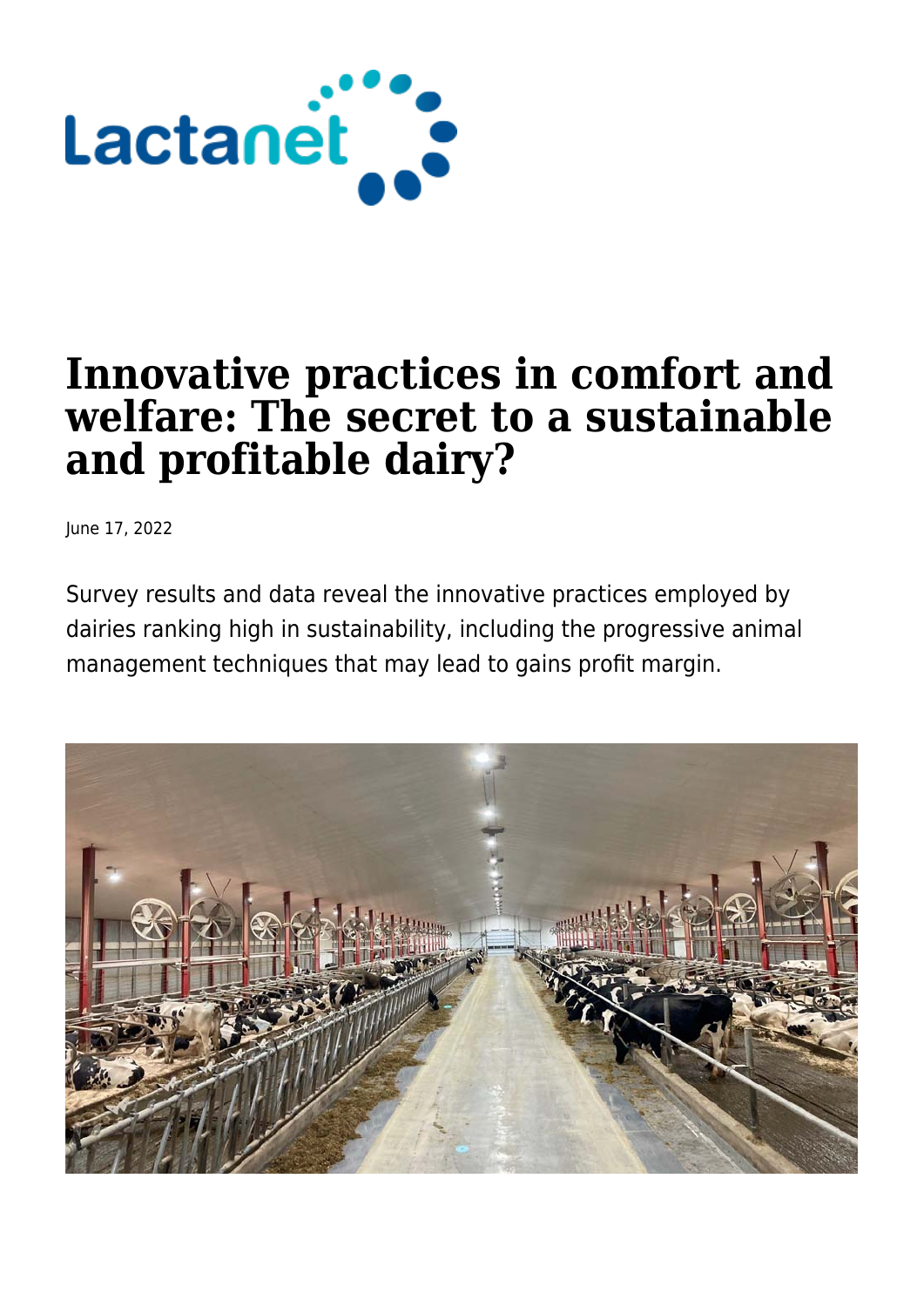Today's conscious producer is concerned with their impact on the environment, animal care, waste, working conditions, human wellness, workforce shifts and business models. This goes beyond the traditional meaning of sustainability. This new sustainability is something we should all invest in, and a new tool is here to help you get started.

# A good Sustainability Index for a better margin

On Jan. 19, during Lactanet'[s "Sustainable and Profitable, it's Possible!"](https://lactanet.ca/en/evenements/sustainable-and-profitable-its-possible/) [webinar,](https://lactanet.ca/en/evenements/sustainable-and-profitable-its-possible/) participants learned more than \$90,000 in margin separates farms in the bottom 10% and top 10% of the Sustainability Index (Figure 1). This discrepancy in margin, revealed by the index unveiled in Quebec and Canada's Atlantic provinces in early 2022 (available throughout the country later this year), raises the question of how to bridge this margin gap when a farm falls in the lower 10%.

Figure 1. SUSTAINABILITY INDEX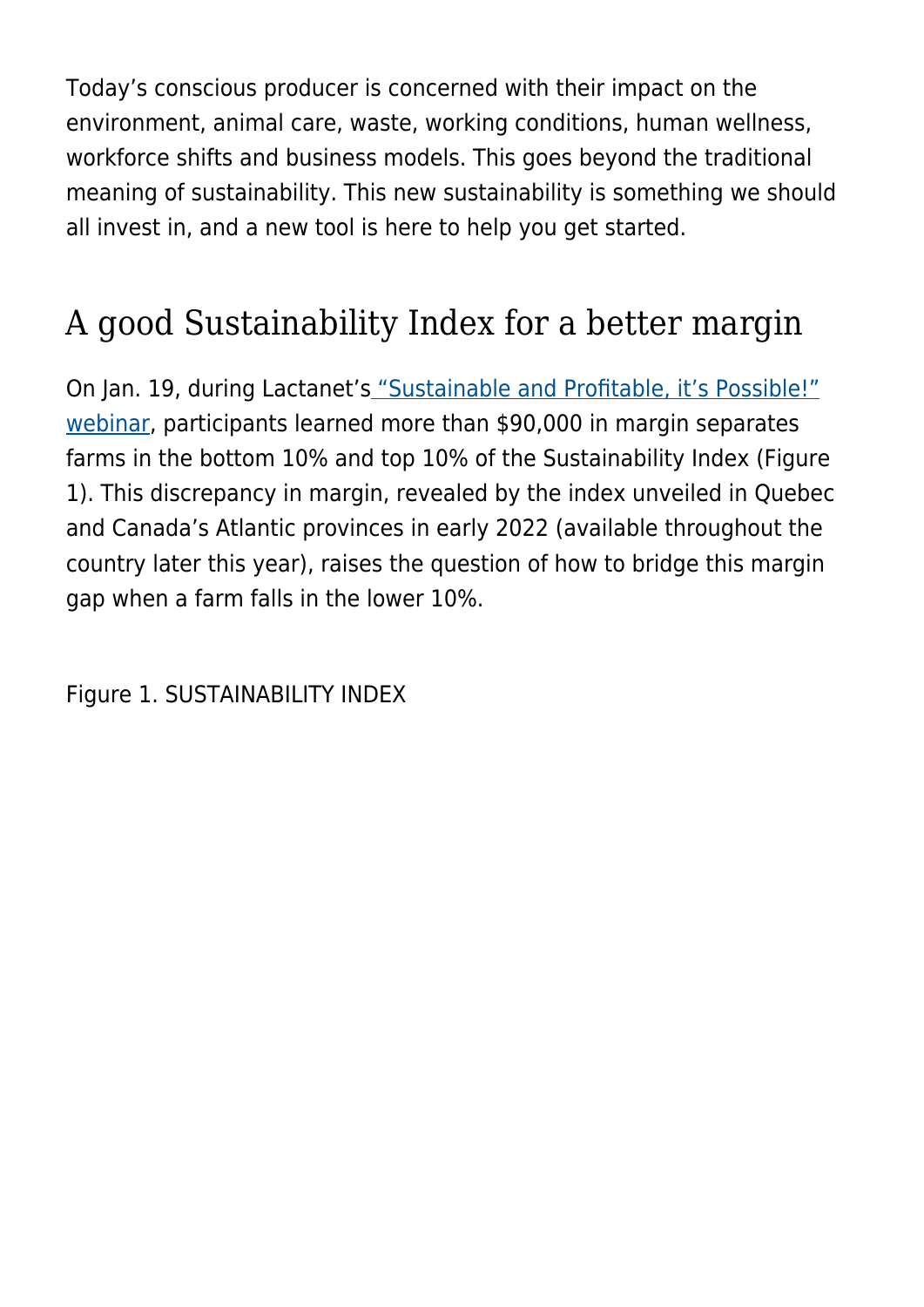#### **Sustainability Index**



Between April 2020 and January 2021, over 2,000 dairy farmers in Quebec participated in two surveys on cow and calf management and housing. The data collected highlighted the need to emphasize progressive practices for a more sustainable and profitable business.

To add value to the data collected from those surveys, we called upon our experts in data analysis, comfort and welfare to cross-reference the responses from the producer surveys with the index. As a result, several influential practices (i.e., practices few surveyed farms employed but that are in use on most operations with a good index) were identified. Here are a few of them.

### Practices in calf feeding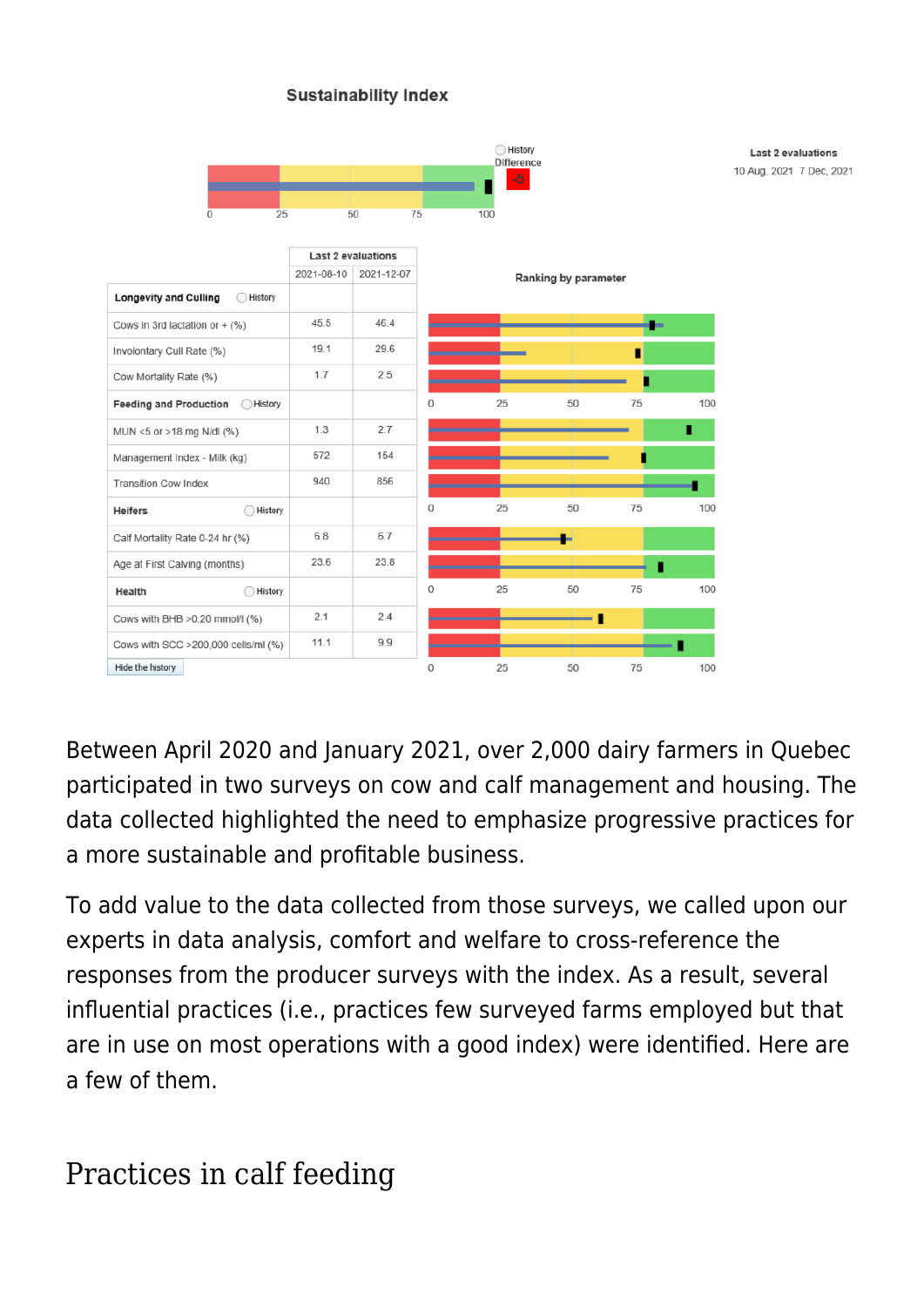When we talk about calf raising, we cannot ignore the [importance of the](https://lactanet.ca/en/quick-reference-card-for-calves/) [environment and of colostrum](https://lactanet.ca/en/quick-reference-card-for-calves/). The influential practices that emerged from the surveys are:

- Test the quality of the colostrum.
- Give the calf its first meal of colostrum within at least one hour of birth.
- Administer at least 4 litres or more of colostrum to the calf at its first feeding.
- Have an area for calves that is dry, clean, comfortable and soft, with thick bedding.

Providing an excellent start and managing [thermal stress](https://lactanet.ca/en/thematique/thermal-stress/) in calves is a key practice – be it from cold or heat.

### Practices for better transition

The response from producers performing in the top 10% of the index indicated they strive for next-level transition practices for dry cows, closeup dry cows and calving pens, such as:

- Adding a feeder liner
- Adding a secondary [source of ventilation](https://lactanet.ca/en/is-your-ventilation-system-up-to-the-challenge-of-keeping-your-cows-cool/)
- Providing deep bedding

Although some of these practices require a little investment, they all improve the comfort of your herd, which translates into happier, productive cows that meet the expectations of their owners. Essentially, having a trouble-free herd contributes to a rewarding work environment.

## Practices for better transition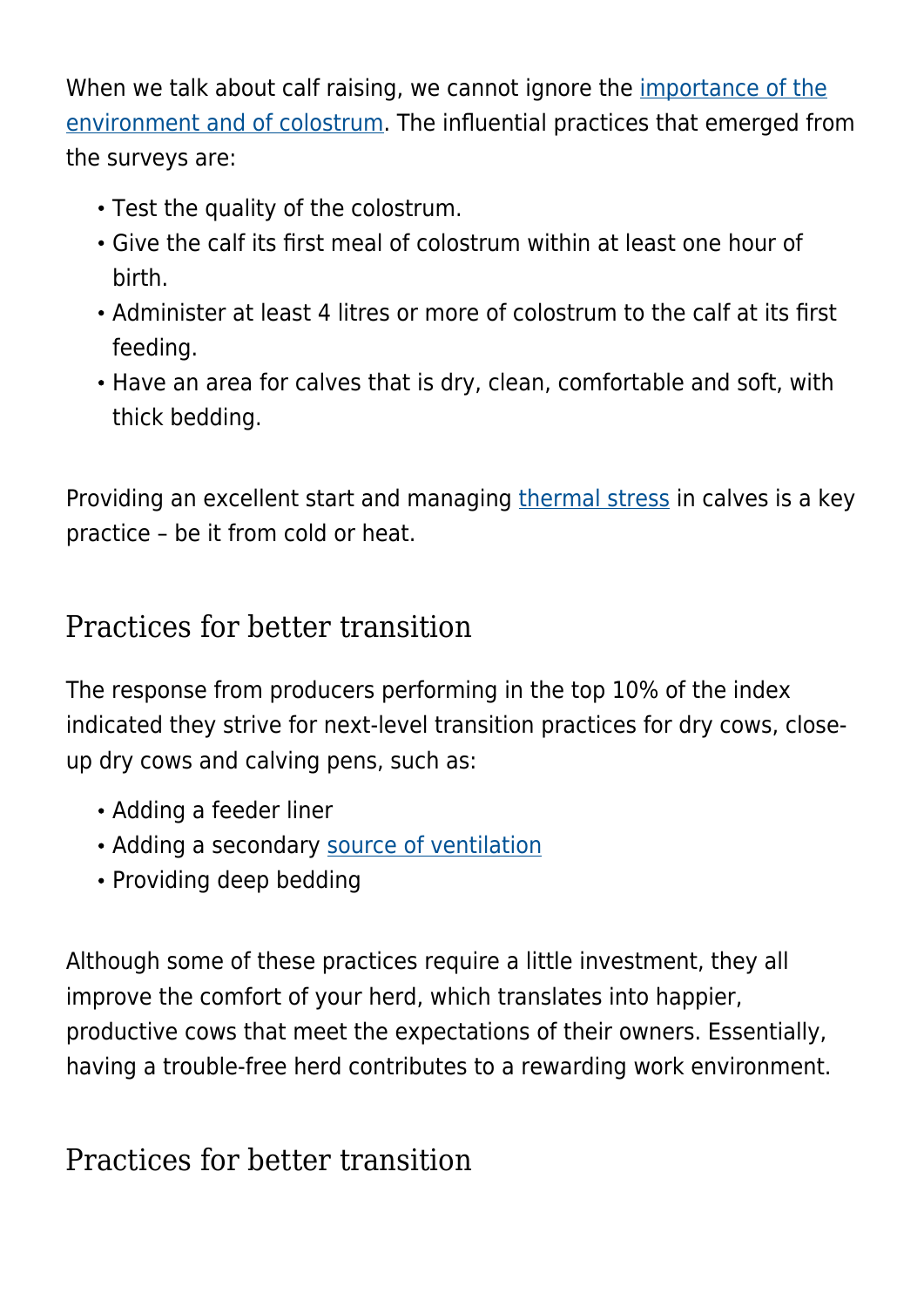According to 2020 data, the most important causes of involuntary culling are reproductive problems, mastitis, high somatic cell count (SCC), feet and leg problems, as well as accidents and injuries. Therefore, it's not surprising that feedback from the survey reflected the following influential practices to reduce culling:

- [Trimming hooves](https://www.youtube.com/watch?v=Oau90xtgp34) three or more times per year
- Incorporating a [footbath](https://lactanet.ca/en/abcs-of-footbathing/) into hoof health management
- Running the alley scraper continuously

# Animal comfort and welfare always pays off

Surveys, data collection and analysis provide you with the information you need to compare your typical management practice with progressive methods that have been successful for others. Collectively, this leads to a trajectory of improvement for the entire dairy industry.

This new index will help producers reach that long-term goal. It's most satisfying when the best animal management practices can improve farming life for producers and their families.

The surveys for the "Portrait of Quebec Dairy Farms in Terms of Management and Housing" project are funded under the Canada-Quebec Agreement for the Implementation of the Canadian Agricultural Partnership. Together, the federal and Quebec governments have invested \$293 million over a five-year period from 2018 to 2023. This agreement supports strategic initiatives that will help Canada's agriculture sectors grow, innovate and prosper.